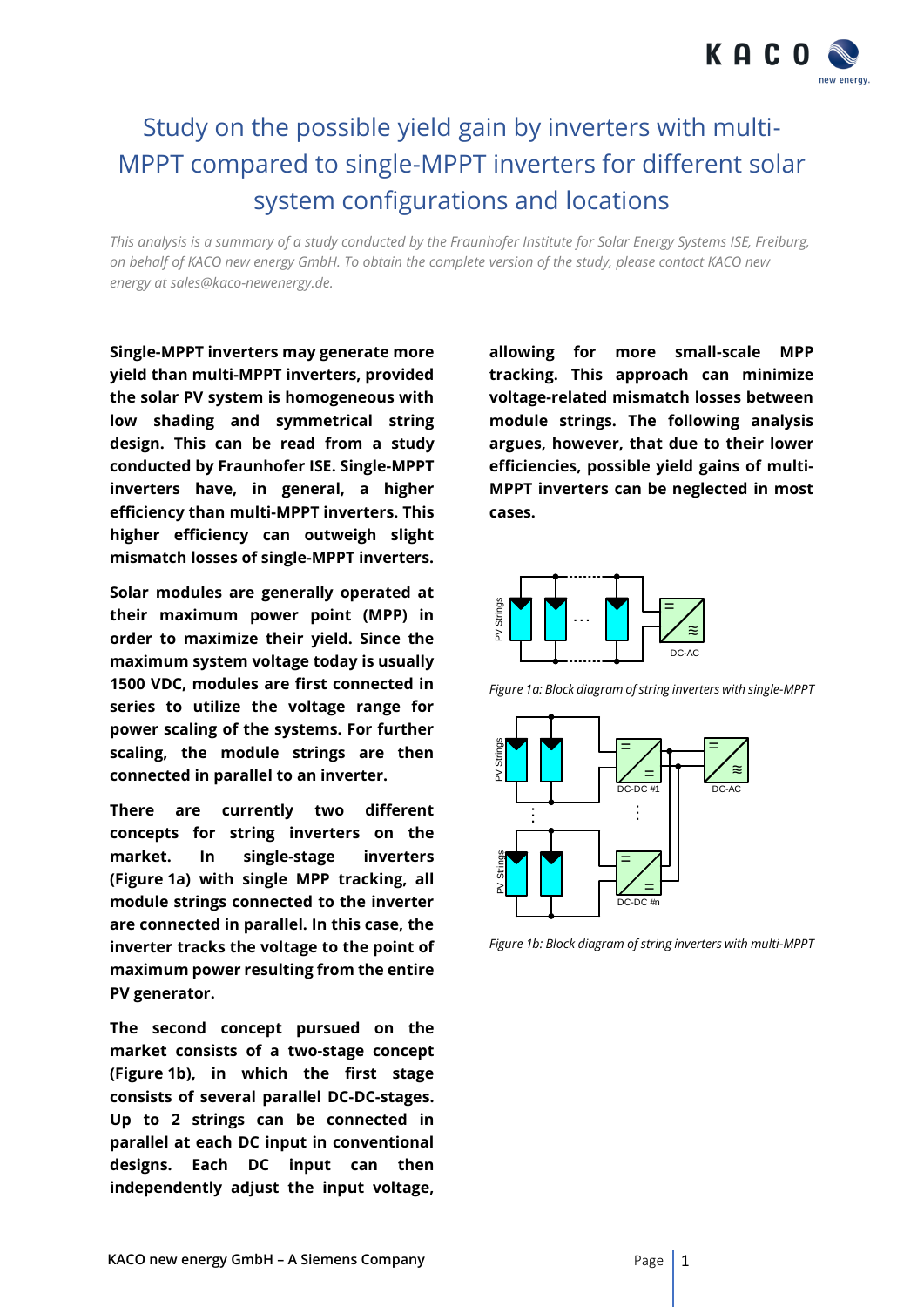

### **OBJECTIVE OF STUDY**

The question of whether and when the use of an inverter with multiple independent DC inputs is beneficial is analyzed based on comparing the yield or better said kWh per year produced at the DC side under various scenarios and then obviously the higher losses of multi-MPPT are taken into account to come to an overall estimation under the scenarios. In other words, the focus of the study is on mismatch losses occurring between module strings. The investigations are based on yield simulations with the PVSyst© software, provided that the corresponding effect can be reasonably represented in the software. For some of the effects, PVSyst© only allows a constant percentage loss calculation. In this case, own analytic and numeric calculations were performed to evaluate the effect.

## **STRUCTURE OF STUDY**

This study is structured to reflect typical PV plants where single and multi-MPPT inverters are used. It begins with inverter and module selection, through location selection to string combinations. This allows for the comparison of yields and mismatch losses of the selected inverters considering various orientations, tilts, near shading for rooftops and ground mounted installations and draws necessary conclusions for the consideration of the reader.

#### **COMPONENTS USED IN THIS STUDY**

The study was carried out with real single-MPPT inverter parameters and synthetic models of multi-MPPT inverters based on single-MPPT inverters from KACO new energy GmbH as listed below:

- blueplanet 60.0 TL3 M1 (single-MPPT)
- blueplanet 165 TL3 M1 (single-MPPT)
- blueplanet 60.0 TL3 M6 (Synthetic model inverter with 6 MPPT)
- blueplanet 165 TL3 M9 (Synthetic model inverter with 9 MPPT)

The synthetically generated multi-MPPT inverters have the same efficiencies and other performance parameters as the single-MPPT inverters, as the study is solely concerned with determining the effects of multiple MPP trackers (MPPT) versus single-MPPT. The module CS3W-410P 1000V/1500V from Canadian Solar with the specification given in table 1 is used in the study.

| Parameter                |                            | Value   |
|--------------------------|----------------------------|---------|
| Open Circuit<br>Voltage  | Voc                        | 47,6 V  |
| Short Circuit<br>Current | $\mathsf{l}_{\mathsf{Sc}}$ | 11,06 A |
| MPP Voltage              | <b>VMPP</b>                | 39,1 V  |
| <b>MPP Current</b>       | MPPP                       | 10,49 A |
| Nominal<br>Power         | P                          | 410 W   |

*Table 1: Specifications of CS3W-410P 1500V according to PAN File*

## **LOCATION AND INSTALLATION TYPES**

For the investigations, two basic types of plants were distinguished and modeled. Scenario A is designed as a rooftop system with an inverter size of 60 kVA. Scenario B is a design for ground-mounted systems based on a string inverter with 165 kVA. Two representative locations were chosen: Arkona, Germany (AK) and Abu Dhabi, United Arab Emirates (AD). The following table summarizes the basic framework conditions.

| Parameter                              | <b>Scenario A</b>     | <b>Scenario B</b>      |
|----------------------------------------|-----------------------|------------------------|
| Plant Type                             | Rooftop               | Ground-<br>mounted     |
| Inverter Power                         | 60 kVA                | 165 kVA                |
| Inverter                               | KACO<br>blueplanet 60 | KACO<br>blueplanet 165 |
| P <sub>DC</sub> /P <sub>AC</sub> ratio | 1                     | 1                      |
| Number of MPPTs                        | 1(6)                  | 1(9)                   |
| PV Module                              | CS3W-410P 1000V/1500V |                        |
| Max. PV Generator<br>voltage           | 1000 V                | 1500 V                 |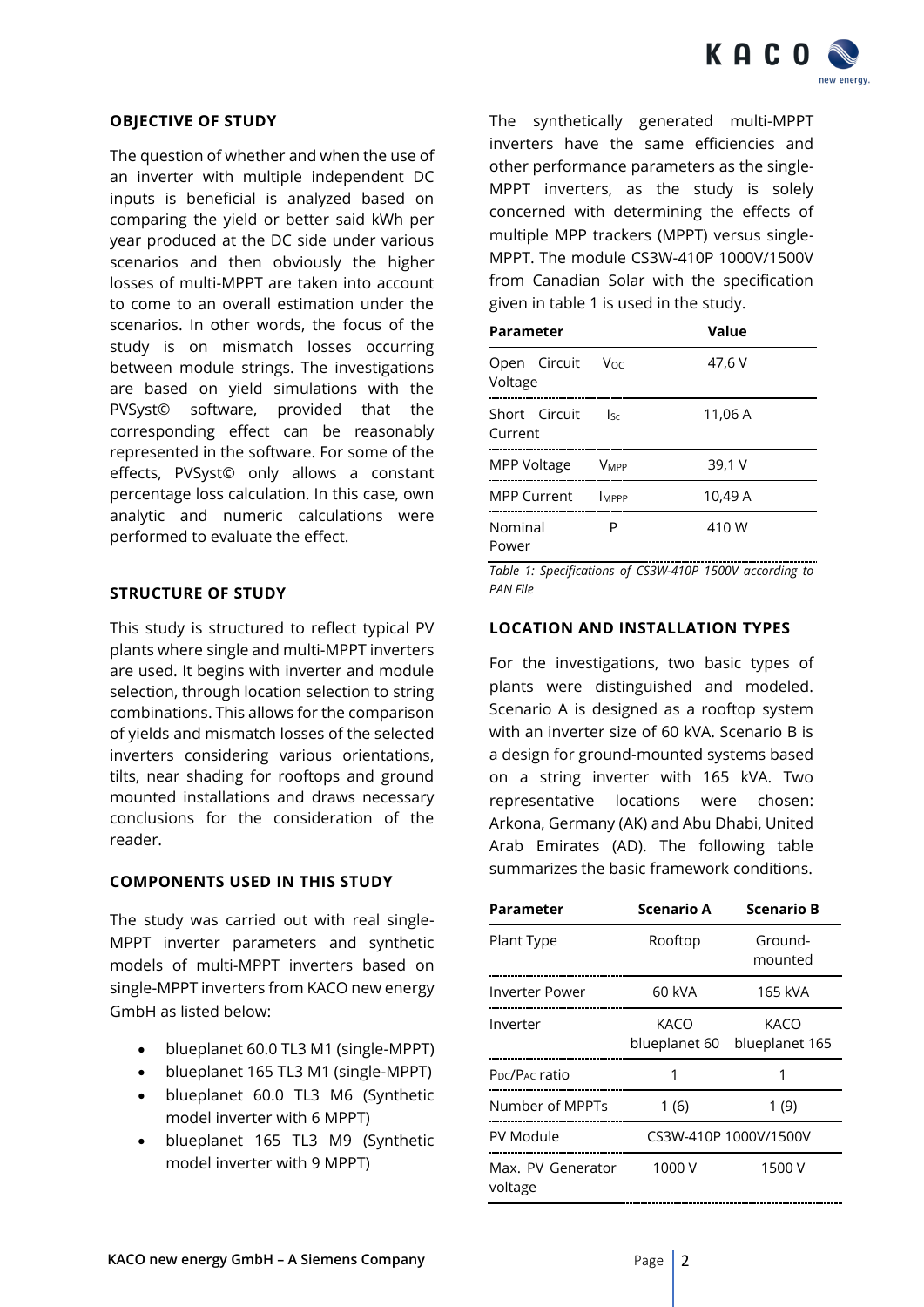

| Number<br>Modules per String | იf | 18    | AK: 28<br>AD: 29                   |  |
|------------------------------|----|-------|------------------------------------|--|
| Number of Strings            |    | 8     | 15 (16)                            |  |
| Orientation                  |    | South |                                    |  |
| Optimal Tilt                 |    |       | $AK:40^{\circ}$<br>$AD:22^{\circ}$ |  |
| Tracker System               |    |       | (Single Axis<br>NS)                |  |

*Table 2: Framework for Scenario A and B*

## **STRING LAYOUT CONFIGURATION**

In most cases, only strings with the same number of modules are connected in parallel during system planning. However, to investigate mismatch losses occurring between module strings especially for smaller systems, it can make sense to combine different string lengths. For this purpose, different combinations of strings with 18 and 19 modules in series were considered in each case as shown in table 3.

| <b>String</b><br>configuration | Voc    | <b>VMPP</b> | <b>Isc</b> | <b>IMPPP</b> |
|--------------------------------|--------|-------------|------------|--------------|
| $1: 8x 18 + 0x 19$             | 47.600 | 39.261      | 11.060     | 10.448       |
| $2:7x18+1x19$                  | 47.879 | 39.436      | 11.058     | 10.443       |
| $3: 6x 18 + 2x 19$             | 48.173 | 39.631      | 11.057     | 10.438       |
| $4:5x18+3x19$                  | 48.482 | 39.847      | 11.056     | 10.434       |
| 5: $4x$ 18 + $4x$ 19           | 48.806 | 40.095      | 11.056     | 10.430       |
| $6: 3x 18 + 5x 19$             | 49.145 | 40.375      | 11.056     | 10.429       |
| $7: 2x 18 + 6x 19$             | 49.498 | 40.686      | 11.057     | 10.431       |
| $8:1x18+7x19$                  | 49.865 | 41.040      | 11.058     | 10.437       |
| $9:0x18+8x19$                  | 50.244 | 41.441      | 11.060     | 10.449       |

*Table 3: Different module string configurations*

# **YIELD RESULTS**

Yield simulations for scenario A in Arkona were then carried out in PVSyst©. This was done for each case with single-MPPT, with 4 MPPTs and 6 MPPTs. The largest mismatch losses occur with a 50/50 asymmetrical configuration of the PV generator (variant 5 in

table 3) amounting to 1.05% for single-MPPT. For other configurations, the mismatch decreases. For the case of an inverter with 4 MPPTs, mismatch occurs for odd ratios between the string lengths, since in this case one string with 18 and one string with 19 modules are always connected in parallel at one of the MPPTs. The mismatch here is ~0.26% in each case.

The results show that the yield losses are still relatively low with single-MPPT. Higher efficiency of single-MPPT inverters reduces this yield gains eventually.

A corresponding simulation for scenario B was not carried out since the results can be transferred accordingly.



## **DIFFERENT MODULE ORIENTATIONS**

Particularly at locations in Germany, it has nowadays become attractive not to design systems facing south, but to plan a PV generator in which strings with an east and west orientation are combined in order to minimize the curtailment losses at outputs greater than 70% of the nominal module power.

For scenario A, Various string layout configurations were simulated using PVSyst© to calculate how much additional yield can be achieved by using a multi-MPPT inverter. The simulations were made for the Arkona site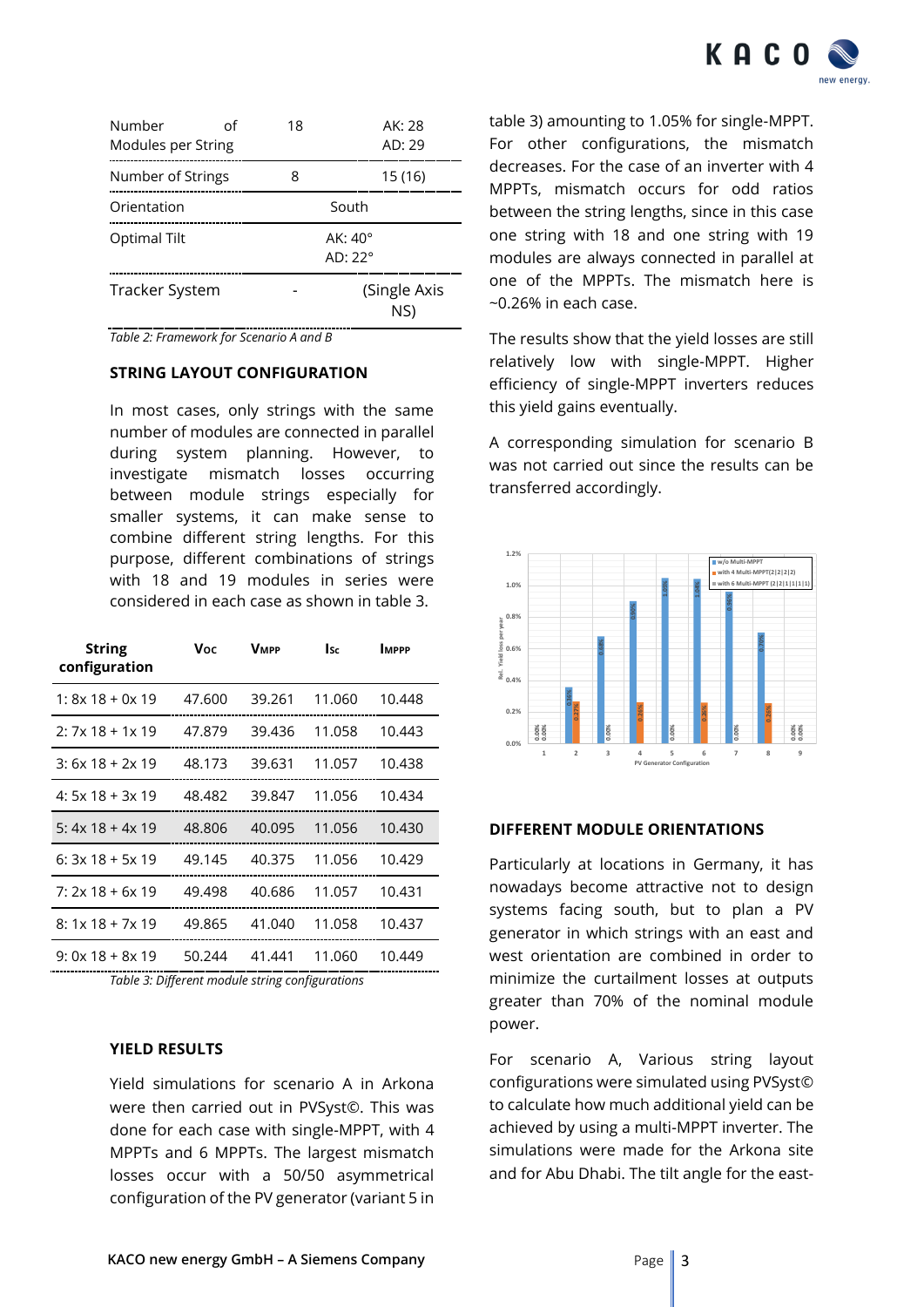

west orientation was chosen to be 20° in both cases.

# **YIELD RESULTS**

|                            | Orientation String Layout PDC/PAC Location |     |    | Yield<br>Gain |
|----------------------------|--------------------------------------------|-----|----|---------------|
| East-West                  | E: 5 / W: 5                                | 1.2 | AR | 0.07%         |
| East-West                  | E: 5 / W: 5                                | 1.2 | AD | 0.07%         |
| East-West                  | E: 4 / W: 4                                | 1   | AR | 0.07%         |
|                            |                                            |     |    |               |
| East-West                  | E: 4 / W: 4                                | 1   | AD | 0.07%         |
| East-West                  | E: 1 / W: 9                                | 1.2 | AR | 0.01%         |
| East-West                  | E: 1 / W: 9                                | 1.2 | AD | 0.02%         |
| $S: +2^{\circ}/-2^{\circ}$ | $+2^{\circ}$ : 5 / -2 $^{\circ}$ : 5       | 1   | AR | 0.00%         |
| S: +10° / -10°             | $+10^{\circ}$ : 5 / -10 $^{\circ}$ :<br>5  | 1   | AR | 0.01%         |

*Table 3: Simulated yield gains from multi-MPPT for different PV generator configurations for Scenario A.*

As shown in table 3 above, for all configurations, the additional yield is less than 0.1%. The location has a slight influence on the mismatch. In locations with more direct sunlight (Abu Dhabi) the mismatch is marginally more noticeable. The additional yield here would be +0.02% points compared to a plant in Arkona.

A steeper installation angle leads to slightly larger mismatch losses. However, simulations have shown that even at an angle of 40°, the yield gains of multi-MPPT inverter increase on average by only about 0.01 percentage points.

In order to consider the influence of deviation from the optimal south orientation, simulations were performed with deviations of 2° and 10° with 50-50 splitting of the generator in each case. In these cases, the mismatch in the simulation is zero. With the generally higher efficiency of single-MPPT inverters, the overall yield could be higher for single-MPPT inverters in all the above cases.

#### **DIFFERENT MODULE TILTS**

Since in reality the tilt of different rows is not exactly identical, this effect was also represented in the simulation environment for scenario A. The orientation of the PV generator in this case was to the south for both locations. However, the strings in the generator were each subjected to different deviations in the 50-50 distribution. In this case, even extreme deviations of 20° only result in possible yield gains of max. 0.01%. As stated earlier, considering real efficiency of inverters, single-MPPT inverters could have generally higher yield in the below cases. The table 4 below summarizes the results:

| Tilt | <b>String</b><br>Layout                                            | P <sub>DC</sub> /P <sub>AC</sub> Location | Yield<br>Gain |
|------|--------------------------------------------------------------------|-------------------------------------------|---------------|
|      | $35^{\circ}$ / 45 $^{\circ}$ 35 $^{\circ}$ : 4 / 45 $^{\circ}$ : 4 | AR                                        | $0.00\%$      |
|      | $20^{\circ}$ / 30° $20^{\circ}$ : 4 / 30°: 4                       | AD.                                       | 0.01%         |
|      | $70^{\circ}$ / $40^{\circ}$ $70^{\circ}$ : 4 / $40^{\circ}$ : 4    | AR                                        | 0.01%         |
|      | $15^{\circ}$ / 35° $15^{\circ}$ : 4 / 35°: 4                       | AI)                                       | 0.01%         |

*Table 2: Simulated yield gains at the DC side for multi-MPPT string topologies versus single-MPPT string topologies for different PV generator configurations for Scenario A with variation of tilts within the generator.*

## **ROOFTOP NEAR SHADING LOSSES**



*Figure 3: Shading scene with a tree for scenario A*

To consider this effect, a representative shading scenario was defined in PVSyst©. For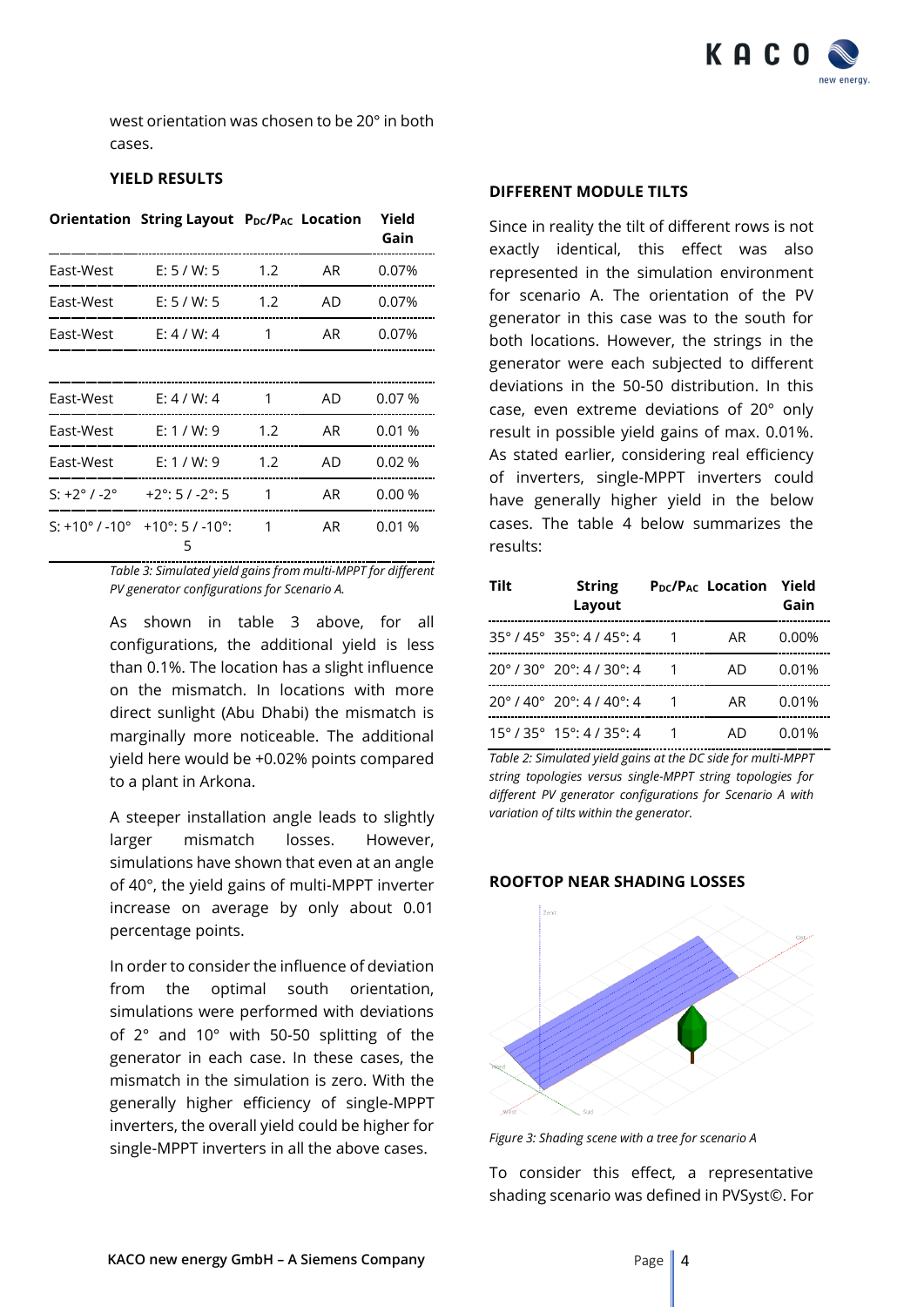

this purpose, the generator was defined as a coherent surface on a rooftop with a fixed installation angle of 40° (AK) or 22° (AD), so that the only shading that occurs is caused by the tree or another comparable obstacle directly blocking the generator from the south in this case. The scenario was simulated with single and multi-MPPT inverters. At the Arkona site, the additional yield through multi-MPPT amounts to 1.0%, the same value was found for Abu Dhabi and the results are as given in table 5 below. Higher efficiency of single-MPPT inverters reduces this yield gains eventually.

| Location | <b>Yield with</b><br><b>Single MPPT</b><br>MWh/year | <b>Yield with</b><br><b>Multi MPPT</b><br>MWh/year | <b>Relative</b><br><b>Yield Gain</b> |
|----------|-----------------------------------------------------|----------------------------------------------------|--------------------------------------|
| AK       | 68.853                                              | 69.560                                             | 1.0%                                 |
| AD       | 108.400                                             | 109.470                                            | 1.0%                                 |
|          | _ _ _ . _ _ _ _                                     |                                                    |                                      |

*Table 3: Simulated yield gains from multi-MPPT for the shading scenario by a tree outlined above.*

### **GROUND MOUNTED NEAR SHADING LOSSES**



*Figure 1: Shading scene row shadowing for Arkona (16 m)*

In ground-mounted systems such as in figure 4, the tilt of the module rows inevitably leads to shading for certain sun angles. To analyze this effect, different configurations were defined based on scenario B and the additional yield was determined by multi-MPPT. The PV generator design was based on PV tables with 4 horizontal rows of 28 modules each (collector height per table: 4.2m). The last table has only 3 module rows due to the total number of strings. The

installation angle and orientation were chosen to be optimal for both orientations.

Simulations with two different values for the row spacing were then performed for both locations and the potential additional yield was determined for multi-MPPT. The optimal row spacing was specified so that just no shading of the rows among each other occurs at noon on the shortest day of the year. In the second variant, the determined distance was halved.

| Location | <b>Optimal row</b><br>spacing | <b>Reduced row spacing</b> |
|----------|-------------------------------|----------------------------|
| AK       | 16 m                          | 8 m                        |
| AD       | 6 m                           | 5 <sub>m</sub>             |

*Table 6: Optimized and reduced row spacing for both locations.*

#### **YIELD RESULTS**

The following graph also shows that only a very small part of the losses caused by the additional shading are compensated by multi-MPPT. These gains are lost when taking into consideration the real efficiency of the inverters. Single-MPPT inverters could have higher overall yield in all cases.



*Figure 2: Simulation results with variation of row spacing for Arkona.*

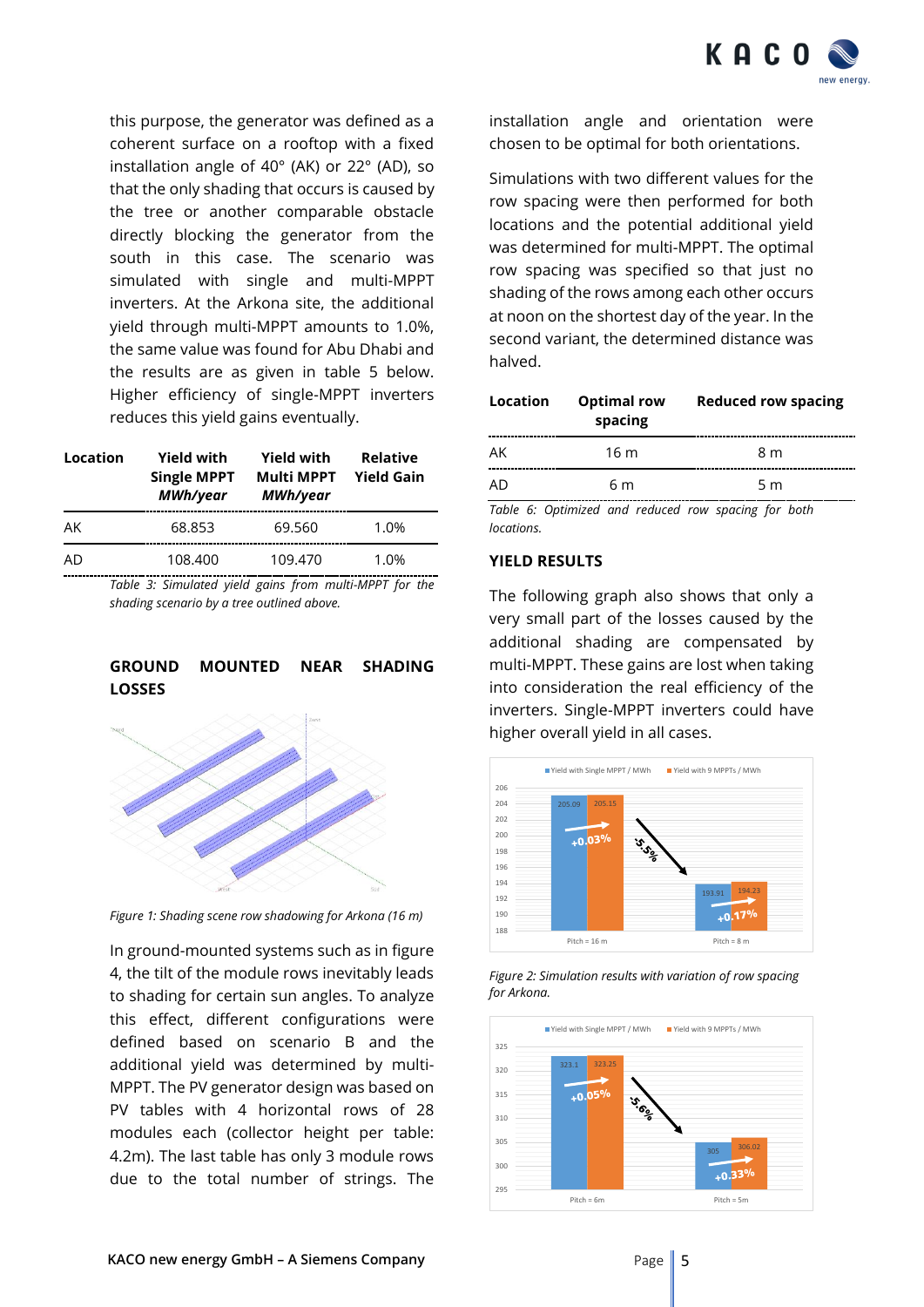

Figure 3: Simulation results with variation of row spacing for Abu Dhabi.

# **NEAR SHADING BY MODULE TABLES WITH SINGLE AXIS TRACKER (N-S)**



*Figure 4: Shading scene tracker system (10 m pitch between tracker)*

The same considerations were made for PV generators with single axis tracking. The tracker system was defined as a single-axis tracking along the north-south axis. For each tracker, 2 module rows with 28 modules each were designed. For symmetry reasons, the number of strings was increased from 15 to 16, resulting in 8 identical trackers. To evaluate the shading effect, different distances were simulated for both locations. The basic scenario for a distance of 10 m is shown in the following figure 7.

#### **YIELD RESULTS**

The picture is the same for all cases analyzed: only a very small part of the yield losses due to shading can be compensated by multi-MPPT at string level. Even with a spacing of up to 5m between the trackers, multi-MPPT only results in an additional yield of 0.19% in Arkona and 0.24% in Abu Dhabi.

For plants optimized for yield per  $kW_p$  with larger row spacing, the additional yield can be neglected. Even with narrower row spacing with optimization in terms of yield per area, the additional yield is less than 0.25% points, which can be more than compensated by the higher efficiency of single-MPPT inverters.



*Figure 5: Simulation results with variation of the distance between the trackers for Arkona*



*Figure 6: Simulation results with variation of the distance between the trackers for Abu Dhabi*

# **RELIABILITY OF EFFICIENCY DATA**

The data is generally provided by the manufacturer of the inverter. PVSyst© does not check these values and accepts no liability here. When checking two inverters from different manufacturers, it was found that in both cases there were average deviations of 0.3 to 0.4 % points between measurements and the values specified in the ond. file. The measurements for this comparison were carried out at Fraunhofer ISE in the TestLab Power Electronics1. Since the efficiencies of current inverters are very high overall, a comparison of different inverters in PVSyst© is heavily dependent on the reliability of the inverter data. Due to the origin of the data, a comparison of efficiency curves with similar values close to each other is therefore not reliable according to the authors opinion. In practice, decisions on which inverter to use are influenced not only by costs but also by the results of yield simulations. The interest of the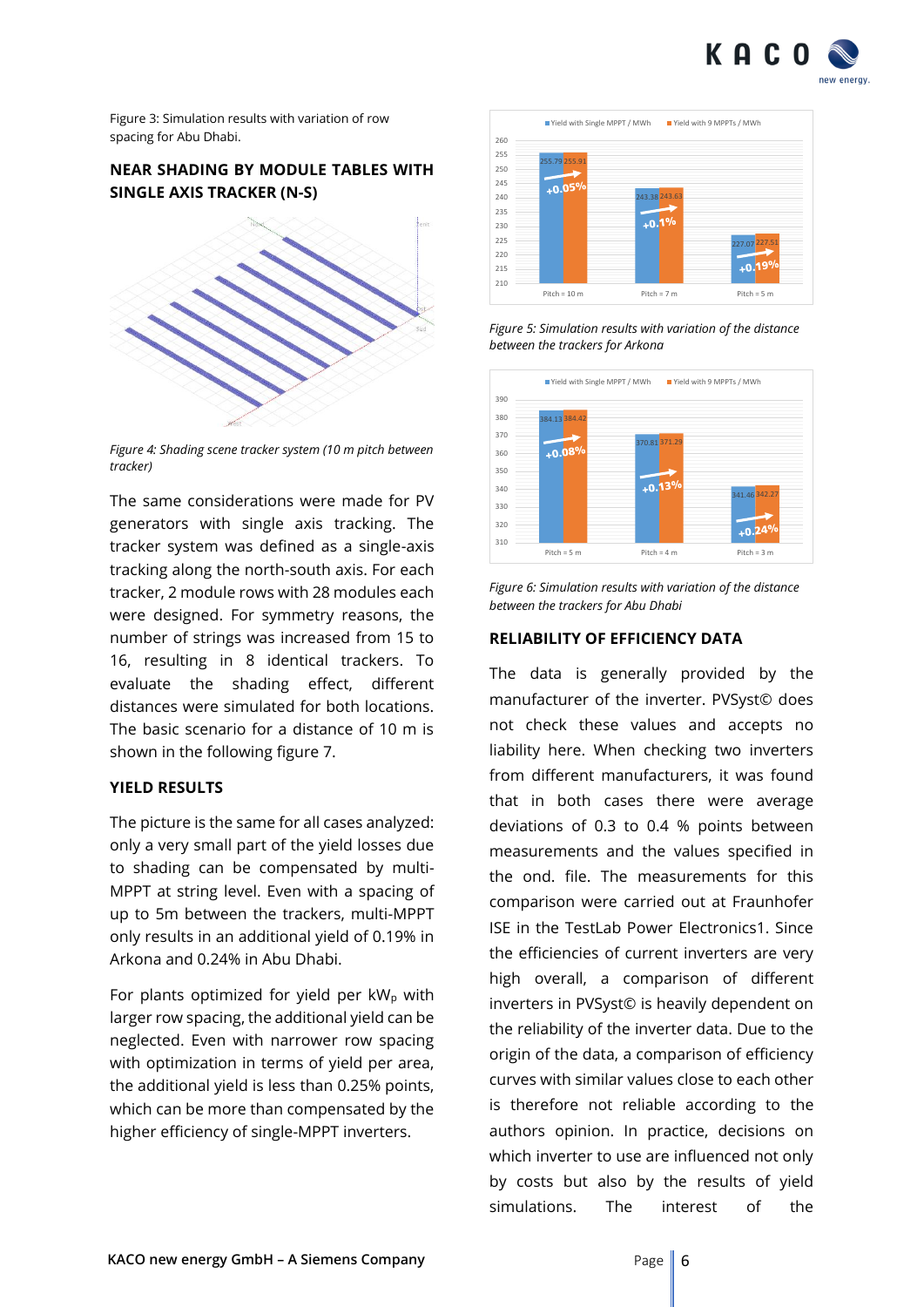

manufacturers to be as good as possible here is correspondingly high. Whether these results also correspond to the practice is impossible to evaluate after the construction of the plant, since the plant is built only with one of the selected inverters. Due to the aforementioned inaccuracy of the data and the very similar efficiency curves, it is therefore questionable from the authors' point of view whether a comparison of inverters in PVSyst© leads to realistic results. When doing a yield analysis in PVSyst© or other software with different inverters this fact should always be taken into account.

# **CONCLUSION**

The investigations carried out in this study have shown that single-MPPT inverters can lead to higher yields in most scenarios. Especially in homogeneous solar PV systems, single-MPPT inverters contribute to higher yields. This applies to modules with different orientations and tilts. Moreover, this applies to ground-mounted systems with fixed tilt or with single-axis trackers. Near shading losses can likely be more than compensated for by the higher efficiencies of single-MPPT inverters. It can be assumed that this leads to additional income for plant owners.

Nonetheless, in two of the simulated scenarios, an increase in yield could be achieved by using multi-MPPT inverters. These include an asymmetric string configuration of the PV generator (cf. table 3) and a heterogeneous shading scenario (e.g., caused by a tree, (cf. table 6). In both cases, the yield gain was up to 1% of the total yield. This value can be considered as a maximum yield gain. When taking the efficiency of real inverters into account, this value will probably be reduced as the efficiency of multi-MPPT inverters can be assumed to be lower than the efficiencies of single-stage inverters. In all other cases investigated, the

possible additional yield is considerably lower and the calculated gain here is below 0.1%.

The calculations carried out refer entirely to calculations based on crystalline Si modules. Even when considering aging effects, this effect does not lead to yield losses over the modules lifetime due to mismatch or falling below the minimum inverter input voltage. For other PV technologies such as thin film the impact may be more relevant.

The results can be explained very well with the P,V characteristics of the modules. Especially around the area of the MPP the curve is very flat and therefore leads only to small losses in case of deviations. As a rule of thumb one can say that a 1% deviation in the voltage only leads to a 0.1% power loss. This is shown in the following example.



*Figure 11: Deviations in the power of a PV module resulting from deviations in the voltage*

The influence of the geographical location of the PV system is relatively small and does not lead to a qualitative change of the results. The individual effects illustrated above, and possible other effects investigated but not included in this paper are shown in the following figure 10.